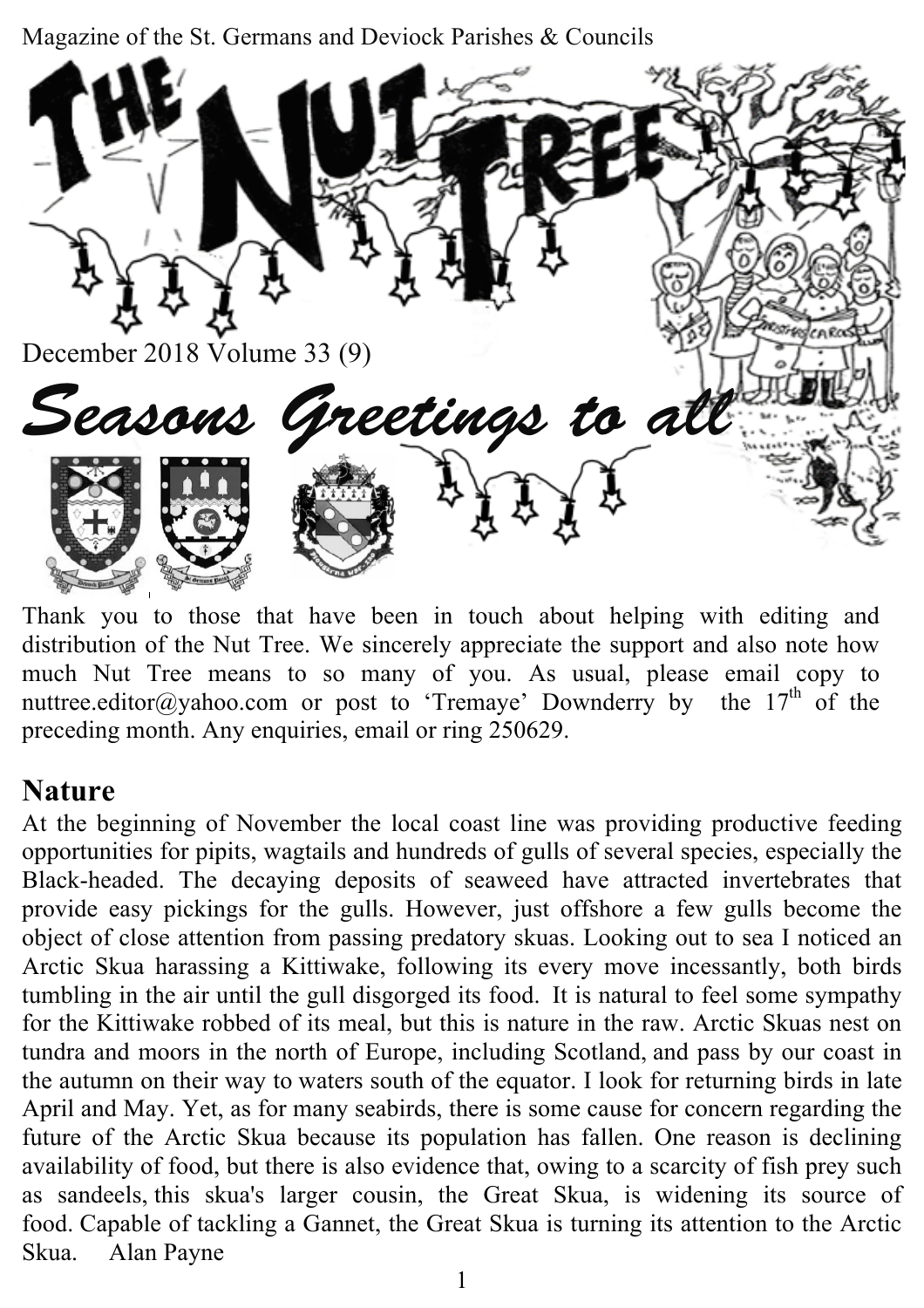### **From the Parishes - St Germans Parish Council**

Routine management continues as Autumn turns into Winter. Hedge trimming, leaves collecting and drain clearing. We are looking forward to next year and planning to hold Open Meetings in each hall to survey your opinions on traffic issues within the Parish. We have applied for funding in two areas that concerns have been expressed to us, the Old White House area at the centre of St Germans and speeding in Polbathic. We are sure that other traffic issues bother you so we want to hear about them. At the moment we are looking to be able to display possible solutions like traffic calming measures with "for" and "against" information and identification of areas that we have been made aware of. We are hoping to plan these meetings in February 2019 as the halls are busy in January. If you are aware of any issues other than the A38 and Tideford air quality please let us know at clerk@stgermansparishcouncil.gov.uk or by telephoning 07845130596. The proposed station car park in St Germans should be reaching the planning stage for the formal consultation process. Seasons Greetings to you all. The next meeting is on 17<sup>th</sup> December at 7.00pm in Tideford British Legion Hall.

**Deviock Parish Date of next meeting: Parish Council Meeting: 10<sup>th</sup> January 2019,** 7.30 pm at the Coastal Zone, Downderry. Planning Committee: 13<sup>th</sup> December 2018, 6.30 pm (if required), at the Coastal Zone, Downderry. **Local Neighbourhood** Plan meetings normally take place at the Coastal Zone, Downderry on the first Thursday of the month at 7.30pm. All are welcome to attend

**Recent Grants made to Local Organisations** 1) Downderry Neighbourhood Watch (for new street signs): £100.00 2) S.E. Cornwall Surf Club (insurance including the Seaton & Downderry Raft Race): £200.00 3) Cruse Bereavement Care, Cornwall – Appeal: £50.00

**Roadside Vegetation** Reminder to all landowners with land adjacent to the highway.

Overhanging branches and vegetation on the road cause highway safety issues. It is your responsibility to ensure that hedges and undergrowth are kept trimmed back from overhanging the road. With winter upon us this is a good time to carry out this work. Cornwall Council can enforce action if this work is not done.

**Deviock Parish Council Loan Fund** The Council provides interest free loans (up to £1,000) to local organisations for specific projects (subject to terms and conditions). Please contact the Clerk or one of the councillors if your organisation thinks it could benefit from this service. *Deviock Parish Office is* The Vestry, St. Nicolas Church, Main Road, Downderry PL11 3LE Tel. No. 01503 250 052 clerk.deviockpc@btinternet.com Wednesdays: 2pm – 4pm, Thursdays: 9am – 12 noon www.deviockparish.org.uk (Agendas and Minutes are available on the website) T.P

### **News from County Hall-Richard Pugh**

The school admissions application rounds for new reception and junior school places in September 2019 are now open. The application deadline is  $15<sup>th</sup>$  January 2019. Cornwall Council is urging families to submit application forms by this date to give children the best possible chance of being placed

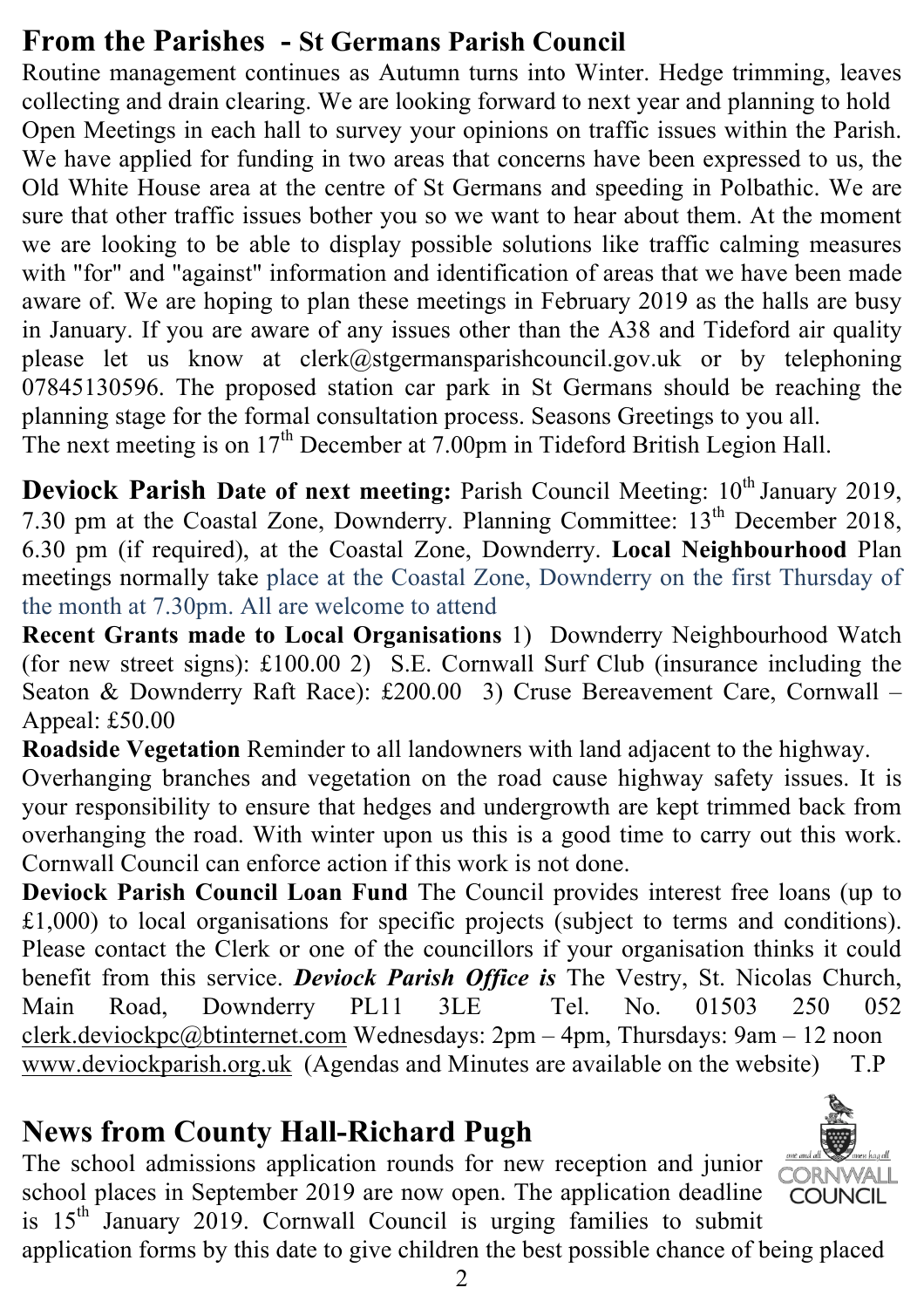at a preferred school. Parents who miss the application deadline reduce their chances of getting their preferred school because their forms will not be dealt with until after all the other applications have been processed. Parents with a child born between 1<sup>st</sup> September  $2014$  and  $31<sup>st</sup>$  August  $2015$  will need to apply for a reception school place for September 2019. Parents with a child who is currently in year two at an infant only school will need to apply for a place in year three at a junior school for September 2019. For more information please email schoolsadmissions@cornwall.gov.uk Cornwall Council are considering making a bid to host the opening stage of the 2020 Tour of Britain cycling race. Cycling superstars Chris Froome and Geraint Thomas took part in the event this year. The majority of the costs could be covered by sponsorship while the event could be worth more than £3million for the area. The benefits are not just financial as it could help raise the profile of cycling and motivate people to lead a healthier life. Cornwall Council has again started its POP UP sites program which will hopefully encourage more users to Cornwall Councils assets and provide opportunities for new and existing businesses to trade without being tied into long term leases and to raise funds to help protect and maintain Cornwall's open spaces The Pop up sites will be located on Seaton Beach and could vary from food and drink sales, ice cream sales, deck chair hire, fitness sessions plus others. The opportunity will be by open tender and new ventures could start on  $5<sup>th</sup>$  April 2019. For more information please email http://www.cornwall.gov.uk/pop-up-sites If I can help with any Council related issues please contact me on 01503 220768 or richard.pugh@cornwallcouncillors.org.uk

#### **Christmas Day Dinner**

Its on, it's a goer. If you're wanting company on Christmas Day, come and join us, at Downderry Village Hall. Doors open at 12.30 for a 1oclock lunch. I would be helpful to have a rough idea of how many for lunch, so give us a call when you have decided, BUT NO ONE WILL BE TURNED AWAY. If you need a lift let us know. The teapot will always be full, with a plate of mince pies, cakes, nibbles and a sandwich into the afternoon and early evening. So come when you want and go when you feel like it. Its "OPEN HOUSE" all day. COST ?? Our gift to you. Ann, Sandy, Jean

and Maggie. 07929930584, 01503250124, magiluvs2sing@gmail.com



### **The Zone a Fresh Expression of the Methodist Church in Downderry**

**The Chapel by the sea** The service for December is Sunday December 16th. Carol Service at 3pm with Mr Noel Morgan taking the service and Whitsand Harmony are joining us again, also our usual musical group accompanying us. There will be refreshments after the service. Do come and help us celebrate the good news of Christ's coming.

# 

**Polbathic Hall** Christmas Bingo on Dec.7th, 7 for 7.30. Come and have fun. Prizes for lines and houses. Raffle and free tea/coffee and biscuits. Also Dec. 16th, Carol singing at 4.00. Sing for your mince pies, mulled wine, apple juice free. All welcome.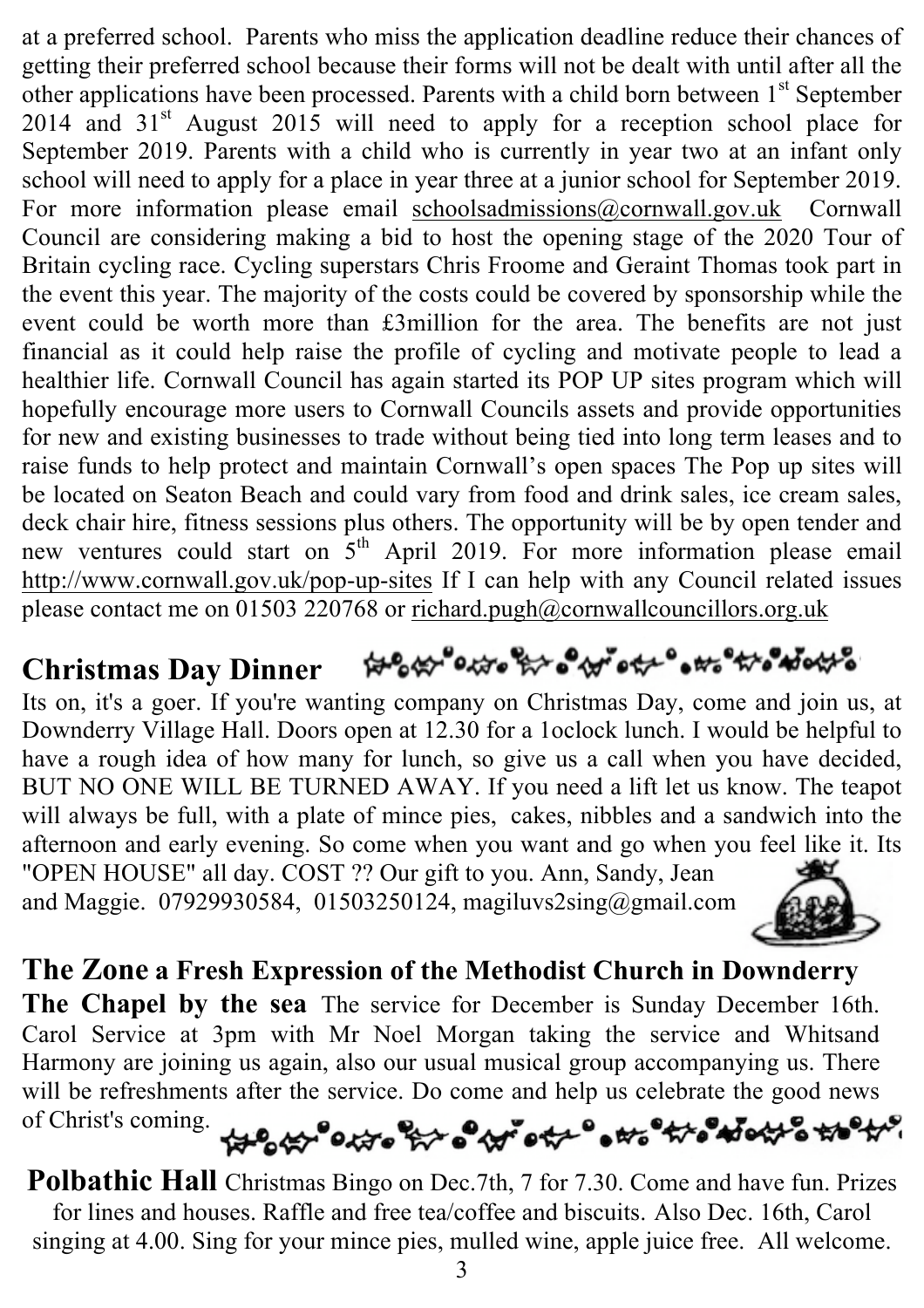### **St Germans School Governor Vacancy**

The Governors of St Germans School are looking to appoint a governor to join their Governing Board. The role, which is a voluntary position, is to contribute to their work in ensuring high standards of achievement for their pupils by:



 $\begin{picture}(20,20) \put(0,0){\line(1,0){10}} \put(15,0){\line(1,0){10}} \put(15,0){\line(1,0){10}} \put(15,0){\line(1,0){10}} \put(15,0){\line(1,0){10}} \put(15,0){\line(1,0){10}} \put(15,0){\line(1,0){10}} \put(15,0){\line(1,0){10}} \put(15,0){\line(1,0){10}} \put(15,0){\line(1,0){10}} \put(15,0){\line(1,0){10}} \put(15,0){\line(1$ 

- Setting the school's vision, ethos and strategic direction;
- Holding the Headteacher to account for the educational performance of the school and its pupils and the performance management of staff; and
- Overseeing the financial performance of the school and making sure its money is well spent.

Governors are particularly keen to appoint someone who can strengthen existing links with the school and local community and those with skills in finance. If you would like to make a positive contribution to the education pupils receive at our community school, please complete an application form which can be obtained from the Clerk to Governors (contact details below). Further information on the role of a governor can be found at http://www.nga.org.uk/Be-a-Governor.aspx or from the Chair of Governors, Caroline Walke who can be contacted through the Clerk. The completed application form should be returned to the Clerk, Debbie Stoneman by email to debbiestoneman@trailerland.co.uk or post at 'Flerswell', Trehunist, Liskeard PL14 3SD by Friday 7<sup>th</sup> December 2018. All applicants will be contacted in due course.

# **Downderry and Seaton Village Hall**

I'll start with the HALL CHARGES, from  $1<sup>st</sup>$  Jan, the cost of the hall will be £8 an hour, and a reminder that the time you book the hall for, has to include your time for setting up, and clearing away afterwards, so please ensure you book enough time to allow for this. There is an additional fee of £5 for the booking, if you require the kitchen for hot food. **HALL EVENTS** Tue 4<sup>th</sup> Dec **COFFEE MORNING** 10am -12. Have a friendly chat, and don't forget you could always win a prize on the raffle. There will be lovely festive Mince pies and cream to go with your cuppa….and the bric-a-brac stall to browse. Friday 7th December is the **CHRISTMAS QUIZ AND SUPPER NIGHT**, 7.00pm for 7.30 in the Hall. Bev is the quizmaster, which means she is a whiz at getting the quiz together, with questions on a wide range of topics, but don't expect her to know all the answers herself, without looking them up! If you've ever wondered what to do with all that knowledge and trivia stored in those little grey cells, then get those thinking caps on, and have a fun and exciting evening. Tables are for groups of up to 6, so come along with a group of friends and family, or just come and join in on another table…..and win those prizes. The cost will be £7.00 per person to include a pasty and a mince pie. As always, to help the deductive process, a bar will be available. If you are a veggie, please call Sue on 250811 to ensure you have your veggie option Tickets are available from the Box Office in the Hall, two weeks before the event, weekdays 10.30am-12.00, or on the website, from now, downderryandseatonvillagehall.co.uk. The **CUTOFF** for purchasing tickets is Wed  $5<sup>th</sup>$ , so we can order the food. The "LAST **BINGO"** of the year is the 6<sup>th</sup>, before the Christmas Bingo (I know it's confusing), and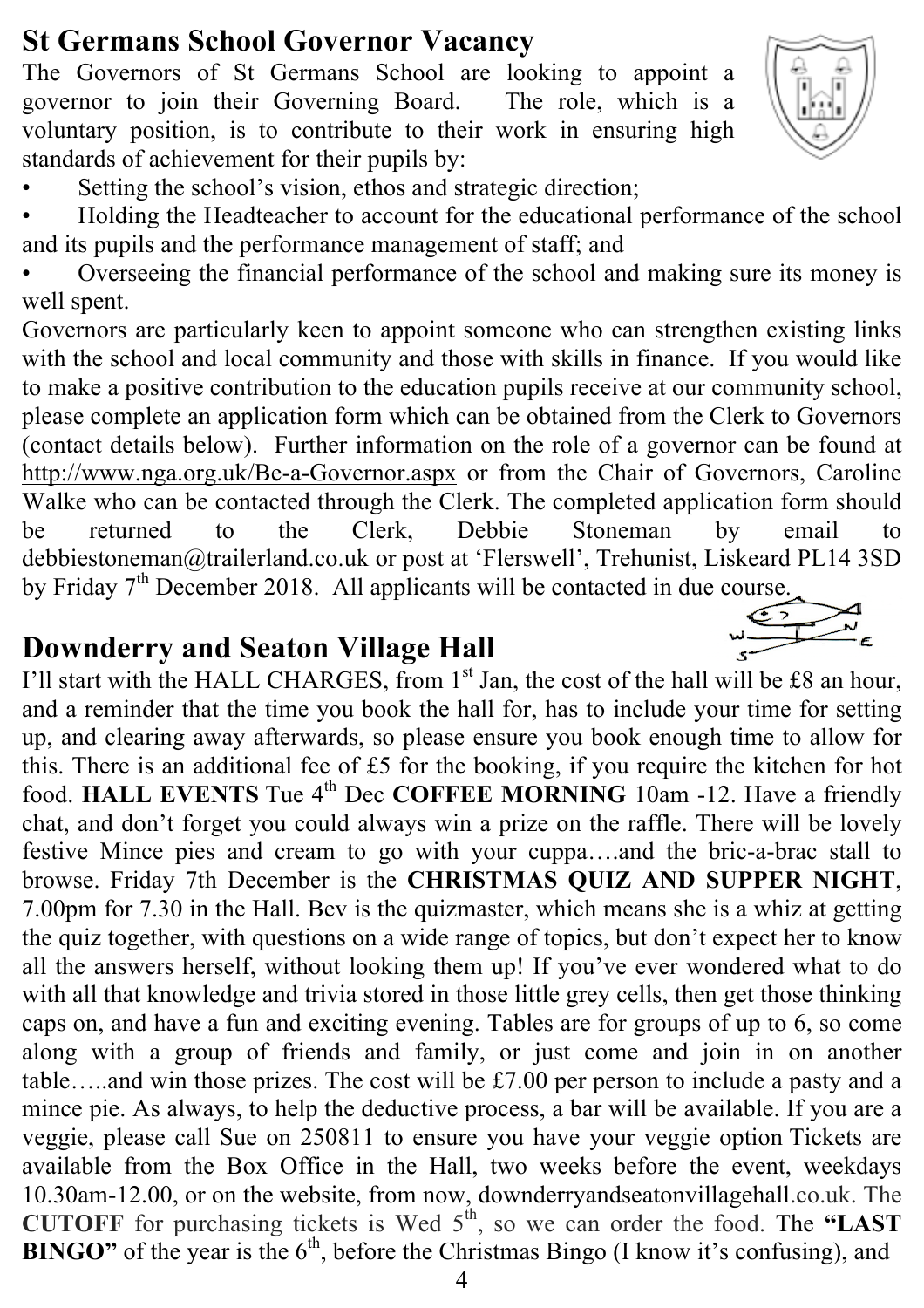there will be mince pies, as a treat. **CHRISTMAS BINGO,** Thursday 13th, doors open at 6.30pm, with eyes down at 7.30pm. There is a BIG raffle with prizes including Chicken dinners with wine, and many more, plus a cash house. We also have a bar. This Bingo is always very popular, so get there in time! Coming next month... On Sat 19<sup>th</sup> Jan, is the BIG BREAKFAST 10.00am-1.00pm Tue 29<sup>th</sup> COFFEE MORNING 10am -12 The **PANTO** is coming….oh yes it is!!!!

**Downderry & Seaton Village Hall Drama** Here we go again, nearly Panto Time! Woohoo! We will be putting all self-respect aside and making fools of ourselves whilst wearing some outrageous, but fabulous costumes. There will be plenty of pauses for you to give the immortal responses….oh yes there will! Who: The Downderry and Seaton Village Hall Drama Group. Lots of familiar faces and some making their stage debut, supported by an innovative production team. What: Sleeping Beauty written by Julie Petrucci and Chris Shin. Why: To give you a night to remember and help support the Village Hall. When: February 13th/14th/15th/16th 2019 Where: Downderry and Seaton Village Hall. How: Tickets will be on sale in the New Year. More details soon. Keep an eye on www.downderryandseatonvillagehall.co.uk & Facebook page too.

**Hessenford WI** President Jackie Holland welcomed opera singer William Shimmell who although living locally has travelled the world as an illustrious baritone. He gave us a very entertaining talk about the start and development of his career, which saw him singing in all the most famous venues across the world and of course in the company of the cream of the opera world. Last month we entered the Liskeard Fatstock Show and whilst only coming fourth, we were delighted to receive a Highly Commended award. We had thoroughly enjoyed putting it together and were very pleased by the interest shown by the public in our entry. Next month we will be having our Christmas meeting when we will be making Christmas table decorations and will partake of a shared supper. theWI

**Downderry WI** Warmest greetings for Christmas and the New Year to our members , past members and friends. This month's events include Dec.8th, wreathmaking workshop at the Zone, 10am-12noon, Dec.11th, members' meeting at the Zone, Dec.14th, WI carols at Maryfield Church (by kind invitation of Wilcove WI)

**Seaton Butterfly garden.** A big thank you to all of you who come to help on the working party days, and also the other Mondays in the month. The stone walls have been uncovered , and are looking fantastic. The willow arch has been woven in, and the hedge at the front should have been trimmed back by the time you read this, so things are progressing. There will be no organised working party in Dec, as it would be close to Christmas, and I will hopefully be moving house (fingers crossed), so the next one will be Jan 8th. If you can come along, please do, the numbers have started to dwindle again, but this is the time of year to get the weeds out, when the ground is softer. We will be there most dry Mondays though, give me a call, and I can confirm if it looks like we will be there - on Heather 250293 5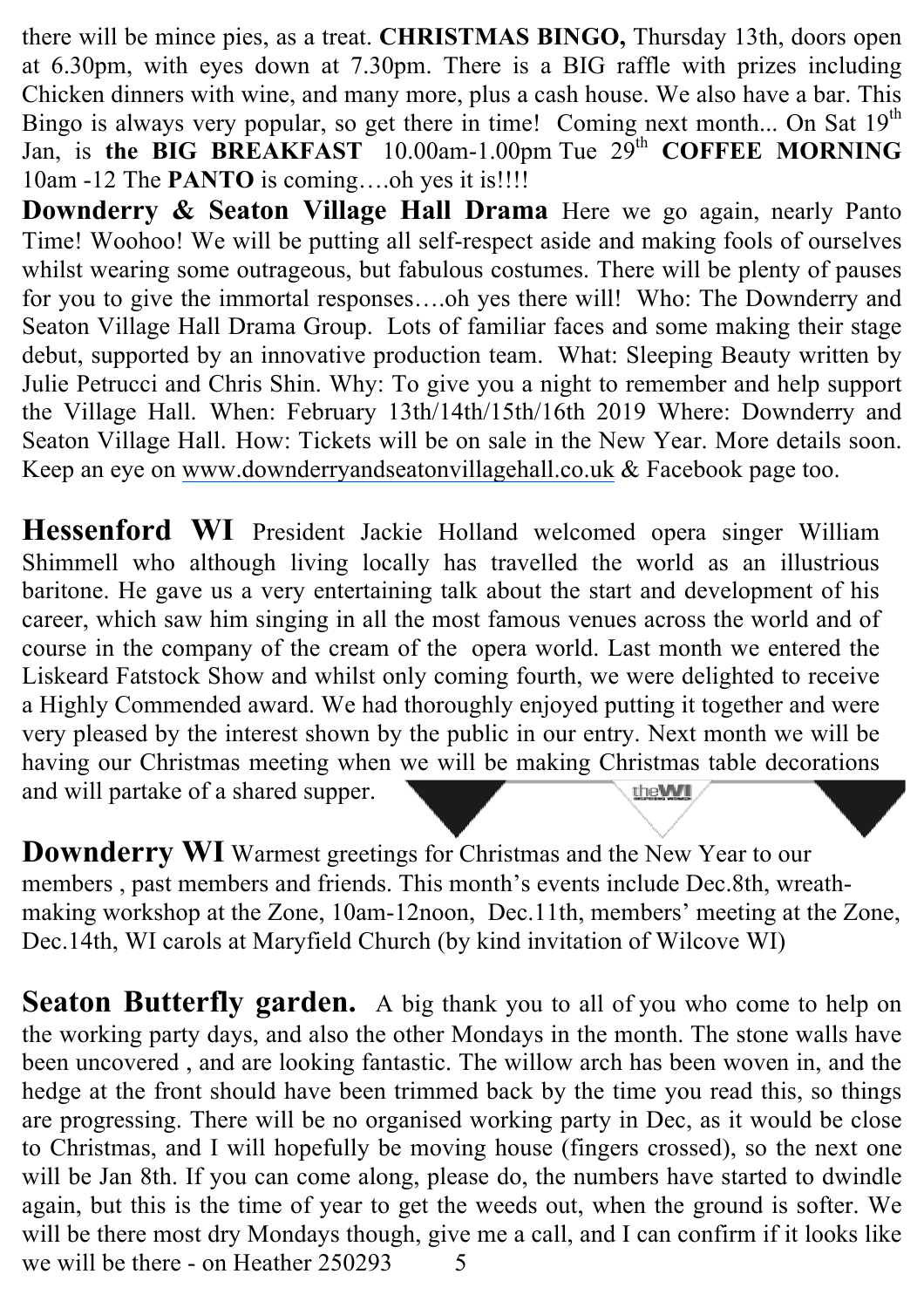### **St Germans Flower and Vegetable Show 2019**

Temperatures are dropping and a lot of us are spending our evenings at home rather than being out and about enjoying the local area and everything Cornish. If this is the case for you why not start creating your entries for our Flower and Vegetable Show to be held on Saturday 3rd August. Here is our round up of classes: Our **Handicraft** section was very popular this year and again we have some interesting challenges for those of you with nimble fingers or fine attention to detail. As well as our soft toy, hand knitted/crocheted item, cross stitched item, an item made from patchwork and any other handmade items we would like you all to try your hand at **a fabric doorstop, a peg bag and an item made from paper or card, including decoupage.** Our new look **Photography** section was an eye to behold with entries brightening the displays within the show. For 2019 we would like your interpretation of **"Garden landscape" "Unusual perspective" "Celebration" – to be presented on photographic paper or "Garden Scene" "Surprise! Surprise!" "Let's Party!" on non-photographic paper.** Finally all children are invited to get crafty with any medium of their choice. St Germans School has kindly chosen the class topics for this year's children's section early and the children will all be entering a picture as part of their learning during the year ahead as normal- we look forward to their entries every year and thank them for making an eye catching display. **Under 5s we would love to see a picture of a Butterfly, children ages 4-16 years we have classes for a picture of "Our Village" again using any medium and for anyone aged 0-16 years we have classes for a piece of handicraft in any medium. CURRENT VACANCY Show Secretary** – having spent many years supporting our village shows it is with sadness that Margaret Walker has decided to step down as Show Secretary so if you can volunteer your time to help keep this show thriving please do get in touch. If you have some fresh ideas to help take the show forward towards its 50th year anniversary in 2021 or can spare a couple of hours around show time next year then **please contact Margaret Walker on 01503 230471.**

**Hessenford News** It was lovely to see so many of you [we counted at least 60 people] plus Zoe on Connor [hope you noticed the horse shoes & purple poppies] joining in our Remembrance Service last month. We'd like to thank everyone who helped with & added to the display, particularly Tam & Dave, Betsy, Diane & Dug; Margaret for leading the lovely service and Nigel for implementing the idea & tracking down the information on the individuals who were part of our community and are named on our memorial or buried in the graveyard. Yvonne was able to take this information to Mary & Joe, two of our older community members as they weren't able to join us but enjoy knowing about what's going on. It's a pity we didn't stop the traffic entirely but at least we slowed them down! Thank you also to Mike, Di, Rebecca & Rachel in the Copley, along with chefs Paul & Debbie, for providing the refreshments afterwards – Rachel's poppy decorated cake was delicious. No doubt you got involved in one if not all the events happening the following weekend. Who had fun at the 'Silent' Disco for Children in Need? Who took part in the Murder Mystery Dinner at the Copley? Did you find the perfect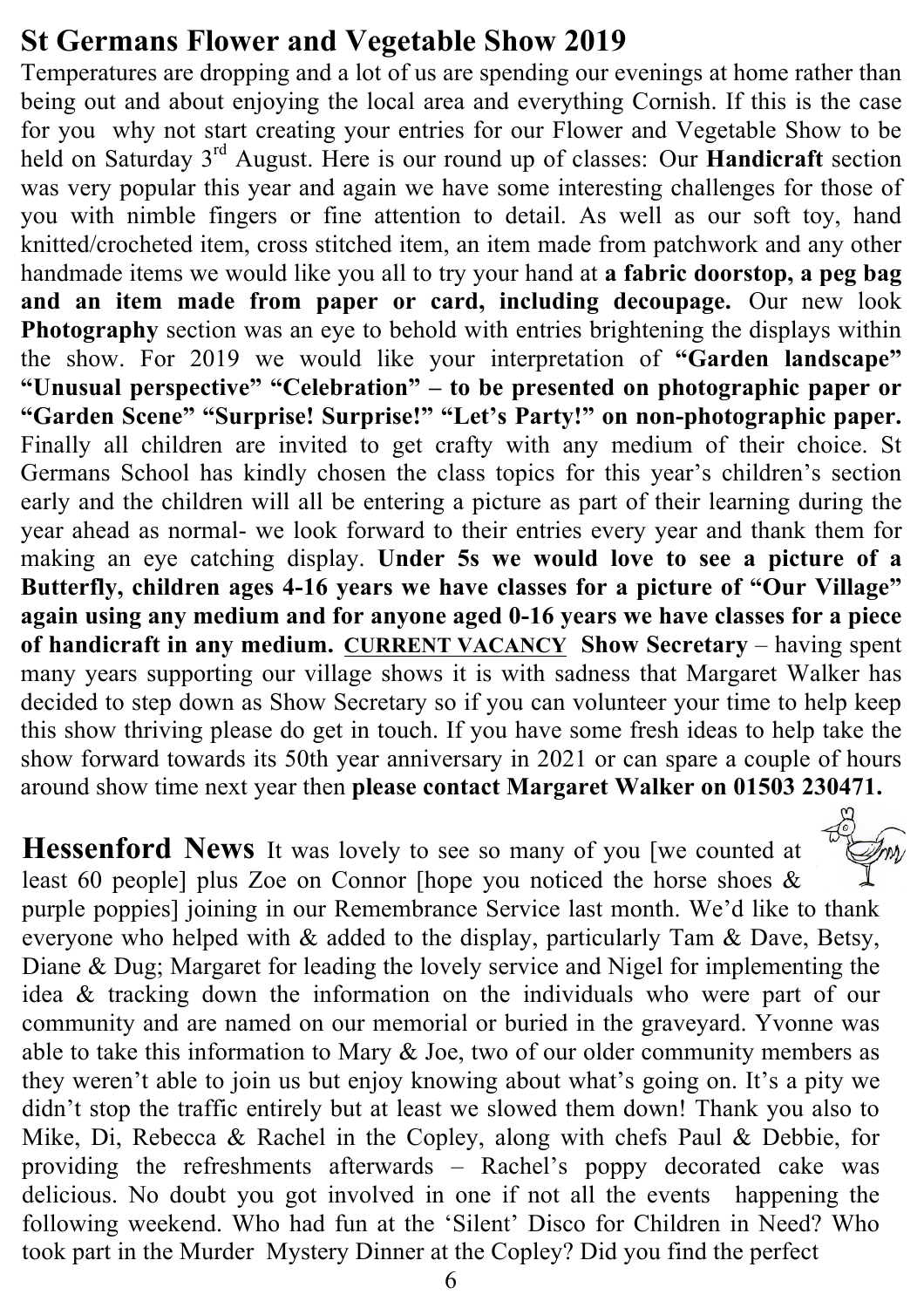present at the Christmas Gift & Craft Fair? Thanks to everyone who made these events happen & contributed to their success. Since Betsy will be winging her way to sunny Scotland on the  $4<sup>th</sup>$ , we'll be looking forward to saying hello to and welcoming the new residents of Church View Cottage in due course. We already have some new residents across the road in the Old Post Office [if they haven't moved in quite yet they will be doing very soon] so please look out for & say hello to Alison & Ken, plus their three little dogs. Apparently Ken sings in a choir & plays the guitar, so he'll hopefully be performing on open mic nights. The ducks are still AWOL so please keep looking out for them, we can't understand why they haven't surfaced yet & we don't want them heading out to sea! Of course there's an open invitation to everyone to come & join us in **St Anne's** for the **Christingle** on **Monday, 24th December at 6pm**. And finally don't forget to contact me as early as possible, if there's anything going on that needs a mention. **Gardening tips of the month:** You will have noticed that Alison's table has disappeared 'til the Spring but there's still plenty you can do in your gardens. Check that greenhouse heaters are working. Insulate outdoor taps & prevent ponds from freezing. Prune open-grown apples & pears. Take hardwood cuttings. Keep mice away from stored produce. Reduce watering of houseplants. Prune acers, birches & vines before Christmas to avoid bleeding. Harvest leeks, parsnips, winter cabbage, sprouts & remaining root crops. Keep putting out bird food to encourage winter birds into the garden. Deciduous trees & shrubs can still be planted & transplanted. **Thought for the Month:** No act of kindness, no matter how small, is ever wasted *[Aesop]*. **Dates for your diary/calendar: Open Mic Night, Wed 5th Dec, the Copley. MERRY CHRISTMAS & HAPPY NEW YEAR TO ALL!**

**St Germans Community Shop** St Germans Community Shop is very pleased to announce that there will be funds available for grant applications. Groups and organisations currently operating within St Germans Parish including Polbathic will be eligible to apply for a grant. Grants will only be awarded for a specific project and not for day to day running costs. Applications must be in writing stating how much the bid is for and its purpose. Please address your bid to The Secretary, St Germans Community Shop marking the envelope 'grant application'. Bids should be received no later than 11th December and the successful applicants will be notified by 18th January 2019. We rely totally on your support and continued use of our lovely Community Shop and Post Office to enable these grants to continue each year.

### **Downderry Carols by Candlelight**

Our traditional village Christmas service of Lessons and Carols will take place on THURSDAY 20 December in St Nicolas Church at 7.30pm. The service will be followed by equally traditional mulled wine and mince pies!

**Polbathic Players Pantomime** Snowenna and the Seven Cornish Piskies performance dates will be 25th, 26th,31st January and 1st, 2nd February 2019.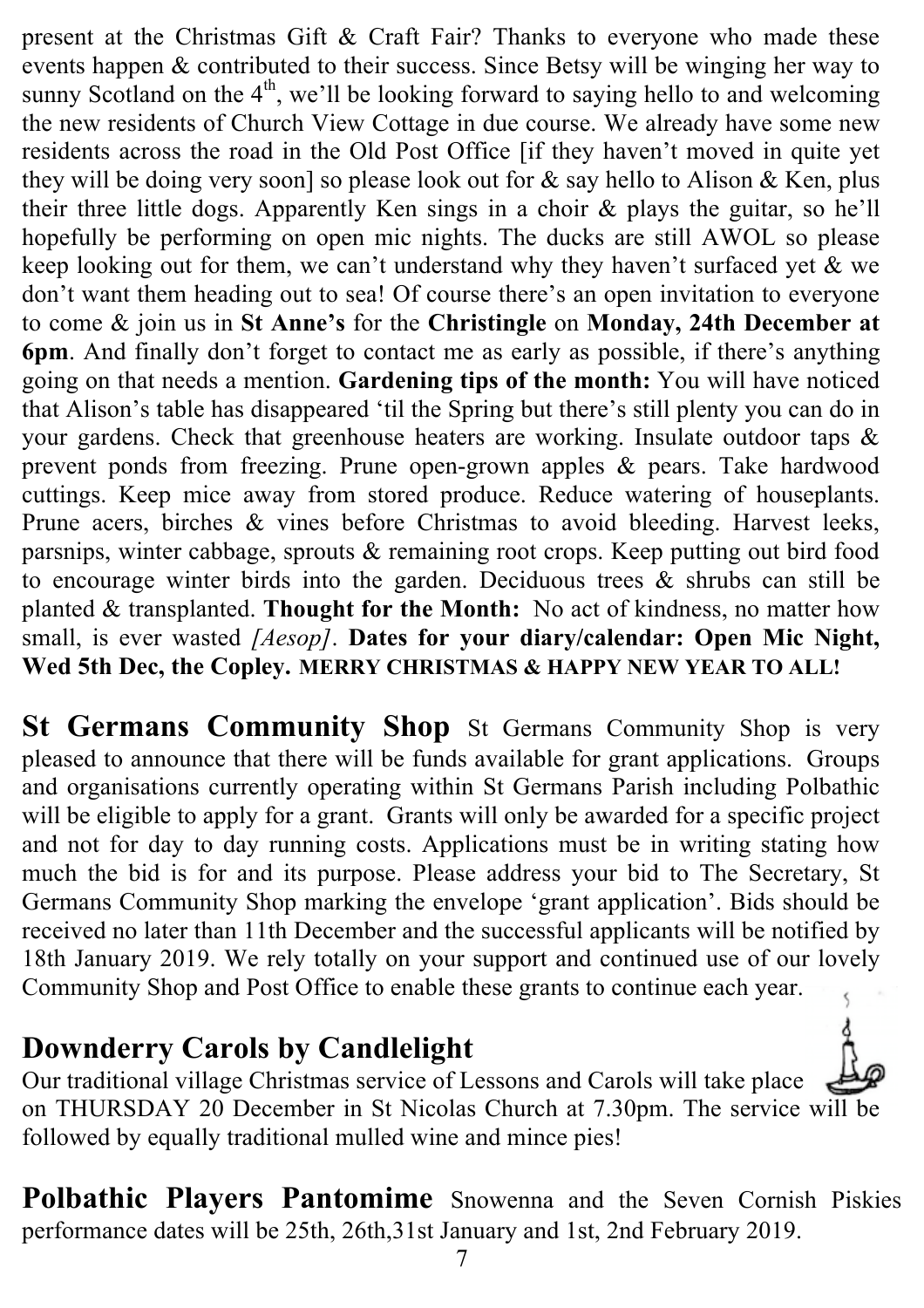# **Christmas Jumper Day December 15th Saturday**

In the run up to Christmas local volunteers have held numerous fund raising events and more are planned**:** the highlight is the Christmas Jumper day coffee morning/lunch on Saturday  $15<sup>th</sup>$  December in St Nicolas Church Downderry. CJs are not compulsory but there will be prizes for the best and worst (humbugs beware) for adults and under 16. Judging at 12 noon. So get out your tinsel, baubles and lights and jazz up those woollies. We will also be serving coffees, cracking cakes, sumptuous soups, ravishing rolls and melt in yourmouth mincepies. Everyone welcome, especially people from foreign parts like St Germans and Tideford. So plenty to eat , plenty of chat and last minute wrap, pressies and of course a momentous raffle. Save the Children works in 90 countries including the United Kingdom, our programmes in the UK have been greatly expanded over the last 5 years to support families who are struggling to provide the basic necessities for their children such as bedding and school uniforms. And overseas, at last, we can really say we are making a huge difference as more and more children attend school, are immunised and have some hope of escaping from poverty. With a growing acceptance of the benefits family planning, birth rates are falling and more mothers are surviving, so there is no need for girls to stay at home to help. More girls can complete their education and have a career, putting off their own child bearing days and having smaller families. At the moment **Yemen** is in the news and **Save the Children** is there. We're treating sick and injured children through over 150 fixed health facilities, 21 hospitals and 5 mobile health and nutrition teams. We're screening and treating children for malnutrition. We're responding to deadly disease outbreaks such as cholera and diphtheria - stocking hospitals with antibiotics and rehydration salts, making sure children have safe drinking water and essential hygiene items, and raising awareness of symptoms and prevention techniques in communities. We're making sure children have enough to eat, giving food to young children and mothers. We're giving families cash and vouchers to buy medicines and other essential supplies. We're setting up temporary learning spaces so children don't miss out on an education. We've set up Child Friendly Spaces, giving children a safe space to learn, play and receive specialist



### **Community Bus 300 Club**

A coffee morning for the bus was held on 16th November . This was a change from our usual schedule whereby we attend the Village Hall Xmas bazaar. The bazaar has been moved to 1st December. The draw was held for the 300 club and the winners were.

1st..no.143- Keith Smith, 2nd...no. 16- Rosemary Stevenson, 3rd...no. 95- Mitzy Spinks. The next draw will be at the joint coffee morning in the hall with Cornwall Hospice Care on 21st December. May I take this opportunity to thank everyone for their support and to the committee for their best wishes on my retirement. You will be in the safe hands of Jo Woodley who has taken on the 300 Club. Thank you Jo.

Merry Christmas and a Happy New Year, Sue Langridge.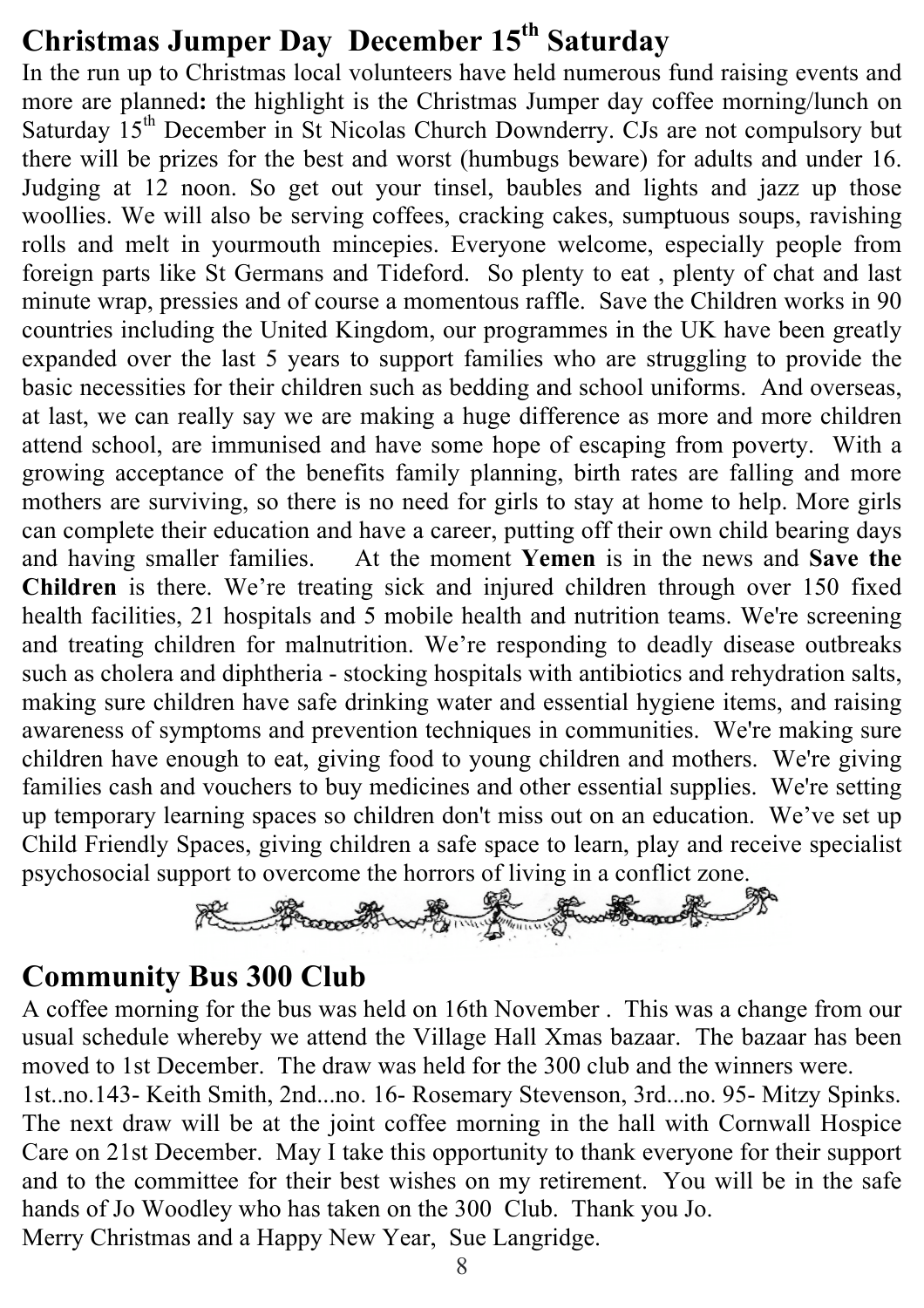**Cornwall Hospice Care** December fundraising events for your diary: **Saturday 1st December-** come and support our stall at the **Christmas Bazaar Thurs 6th Dec.** the last **BAKED POTATO LUNCH** of 2018. 11.30 - 1pm £5 **Friday 21st Dec- Coffee Morning with Mince Pies** in conjunction with the Community Bus 10.30 a.m.- 12noon. £1.50. The first **Baked Potato Lunc**h of 2019 will be on **Thursday 10th Jan.**

With very best wishes to all our supporters for Christmas & the New Year

### **Nine Lessons and Carols – St Germans Church.**

**Wednesday 5th December – 7.30pm** The East Cornwall Bach Choir with Conductor Chris Howarth will be leading a traditional service of music and readings to start the Christmas season. You won't need a ticket but there will be a retiring collection for charity Everyone is welcome to put on warm clothes and come along to enjoy this wonderfully arranged, traditional start to Christmas. A collection will be taken for Charities.

# **Carols in Downderry** Please join us to sing Christmas carols outside

the Blue Plate in the centre of Downderry on Sunday 16th December at 5.30. The DCM will led us in the singing and there will be hot soup, mulled wine and mince pies available. There will also be opportunity to buy raffle tickets

for a Christmas Hamper. All contributions will go towards save the children and st Nicholas PTA. Rebecca Millidge

# **Parkinson's Shuffle Club,**

**supporting people with Parkinson's, and their family and friends on The Rame Peninsular.** A recently formed Support group and drop in centre has been set up in Torpoint for people with Parkinson's and their family and friends.It is called the Shuffle Club and is held in St James Church Hall Torpoint on the first Thursday afternoon of each month from 2.30 until 4pm. It is an informal group supported by Parkinson's UK and the aim is to offer friendship and support, together with some fun. Speakers are invited to come and share knowledge and experiences with us and there is also time for chatting and making new friends over a cup of tea. Novembers meeting was very well attended and much appreciated by everyone from the feedback we have received. We broke into two groups which gave the carers group and those of us with Parkinson's, the opportunity to chat together and compare notes separately. Many thanks to Sue Whipps who came from East taphouse branch to lead the carers in their discussions

Next meeting December 6th, in St James Church Hall , Torpoint. 2.30 pm until 4 pm . We shall have an informal get-together with mince pies, mulled wine and handbells. Time to chat and relax with each other. Come and join us!

There is no meeting in January and in February we have a Parkinson's trained physiotherapist coming to talk to us. We hope you have an enjoyable Christmas. Jane Davis ( contact number 01752822870)





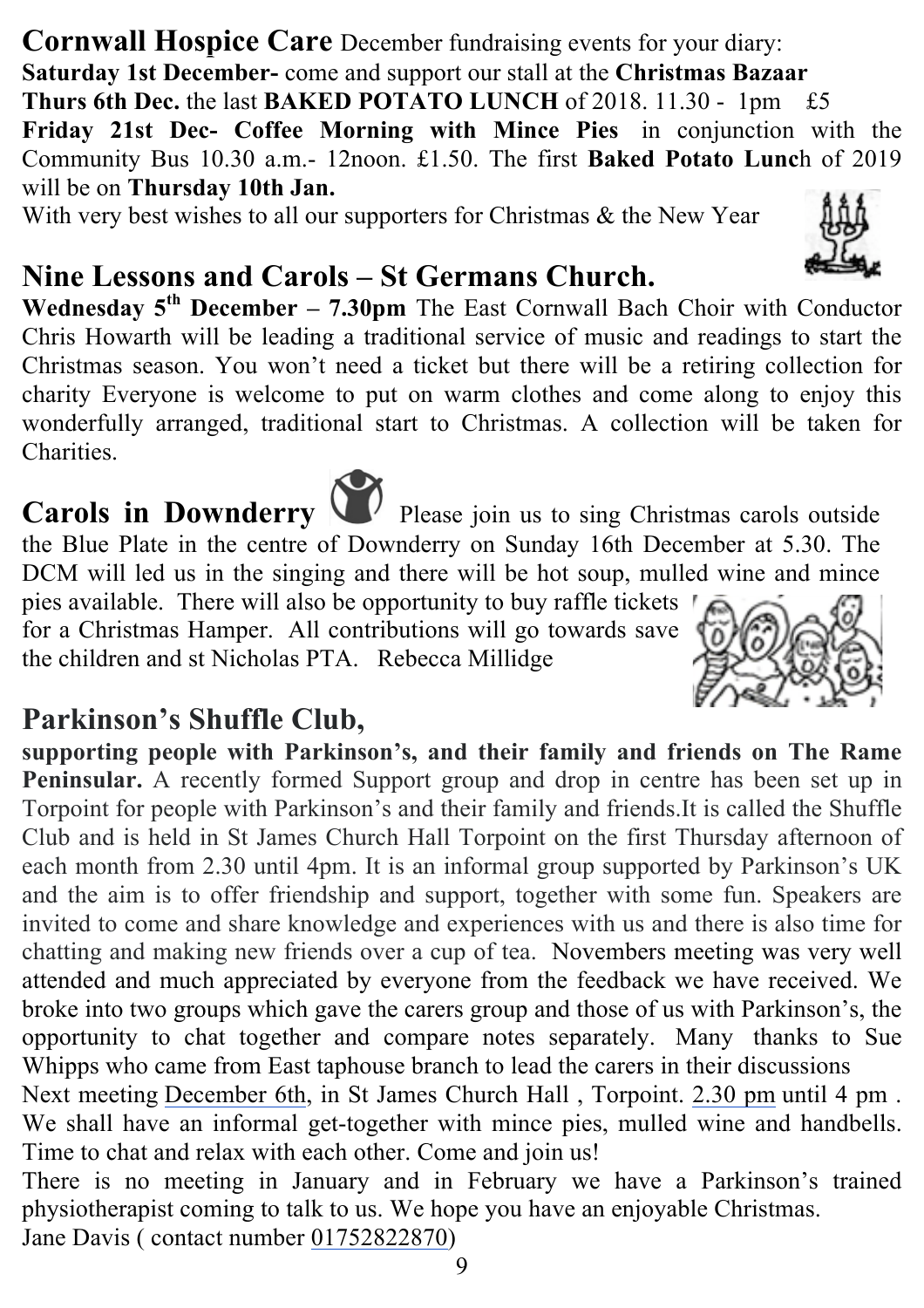# **St Germans & District Garden Club**

December has come round again and our Christmas Dinner is on Wednesday 19<sup>th</sup> December starting at 7pm with mulled wine. Tickets £12.50 from David on 230305 or Ann 0n 232932.



# **St Germans & Area Public Transport Group**

BUSES - the 75 route is operating quite reliably, giving people from St Germans and Downderry etc. regular access to Liskeard in one direction and Torpoint in the other. Citybus representatives met local residents in Seaton in October and heard about various problems people have with the current route and times. Don't forget there are connexions at Torpoint to get into Plymouth, and at Hessenford or Trerulefoot to get to Saltash and Plymouth. We will keep you up-dated if there are any proposals for changes. TRAINS - there have been a number of problems recently: don't forget to keep an eye out for changes because of weather, or because engineering work is being done somewhere on the system. There will be a new train timetable in January, and we will provide our normal local version delivered with the Nut Tree. The bigger changes will come in May 2019, when we hope to see an improved service, especially in the Cornwall part of the network. If you want to keep in touch about buses and trains, make sure you are on our email list: Contact sgrug@railholiday.co.uk If you have any ideas or problems, the local phone number is Lizzy on 01503 230783. **75 bus timetable Torpoint to Liskeard** 

|                   |         |         |         |      | <b>SSH</b><br><b>SD</b> | <b>SSH</b><br><b>SD</b> |
|-------------------|---------|---------|---------|------|-------------------------|-------------------------|
| <b>Torpoint</b>   | 0825    | 1025    | 1225    | 1325 | 1425 1525               | 1625 1803               |
|                   |         |         |         |      |                         |                         |
| <b>Downderry</b>  | 0854    | 1054    | 1254    | 1354 | 1454 1554               | 1654 1832               |
| <b>Hessenford</b> | $0903*$ | $1103*$ | $1303*$ | 1403 | $1503*1603$             | $1703*1841$             |
| <b>St Germans</b> | 0914    | 1114    | 1314    | 1414 | 1514 1614               | 1714 1852               |
| Liskeard          | 0950    | 1150    | 1350    | 1450 | 1550 1650               | 1750 1906               |

\***connects with service 72 from Plymouth (& to Looe & Polperro)**

#### **75 bus timetable Liskeard to Torpoint**

|                                                                                                                               | <b>SSH</b> | <b>SD</b> |      |         |         |         |       |
|-------------------------------------------------------------------------------------------------------------------------------|------------|-----------|------|---------|---------|---------|-------|
| <b>Liskeard</b>                                                                                                               | 0717       | 0722      | 0858 | 0958    | 1155    | 1355    | 1625  |
| <b>Trerulefoot</b>                                                                                                            | 0728       | 0733      | 0927 | 1027    | 1227    | 1427    | 1657' |
| <b>St Germans</b>                                                                                                             |            |           | 0931 | 1031    | 1231    | 1431    | 1701  |
| <b>Hessenford</b>                                                                                                             | 0734       | 0739      | 0941 | $1041*$ | $1241*$ | $1441*$ | 1711  |
| <b>Downderry</b>                                                                                                              | 0742       | 0747      | 0949 | 1049    | 1249    | 1449    | 1719  |
| <b>Torpoint</b>                                                                                                               | 0824       | 0824      | 1021 | 121     | 1321    | 1521    | 1751  |
| $\mathbf{a}$<br>.<br>$  \sim$ $ -$<br>.<br>$\bullet$ . $\bullet$<br>-- -<br>$\sim$ $\sim$ $\sim$<br>$\mathbf{r}$ $\mathbf{r}$ |            |           |      |         |         |         |       |

\***connects with 72 to Saltash & Plymouth** ¶ **connects with 72 from Saltash & Plymouth**

**SD = School days SSH = Saturdays & school holidays**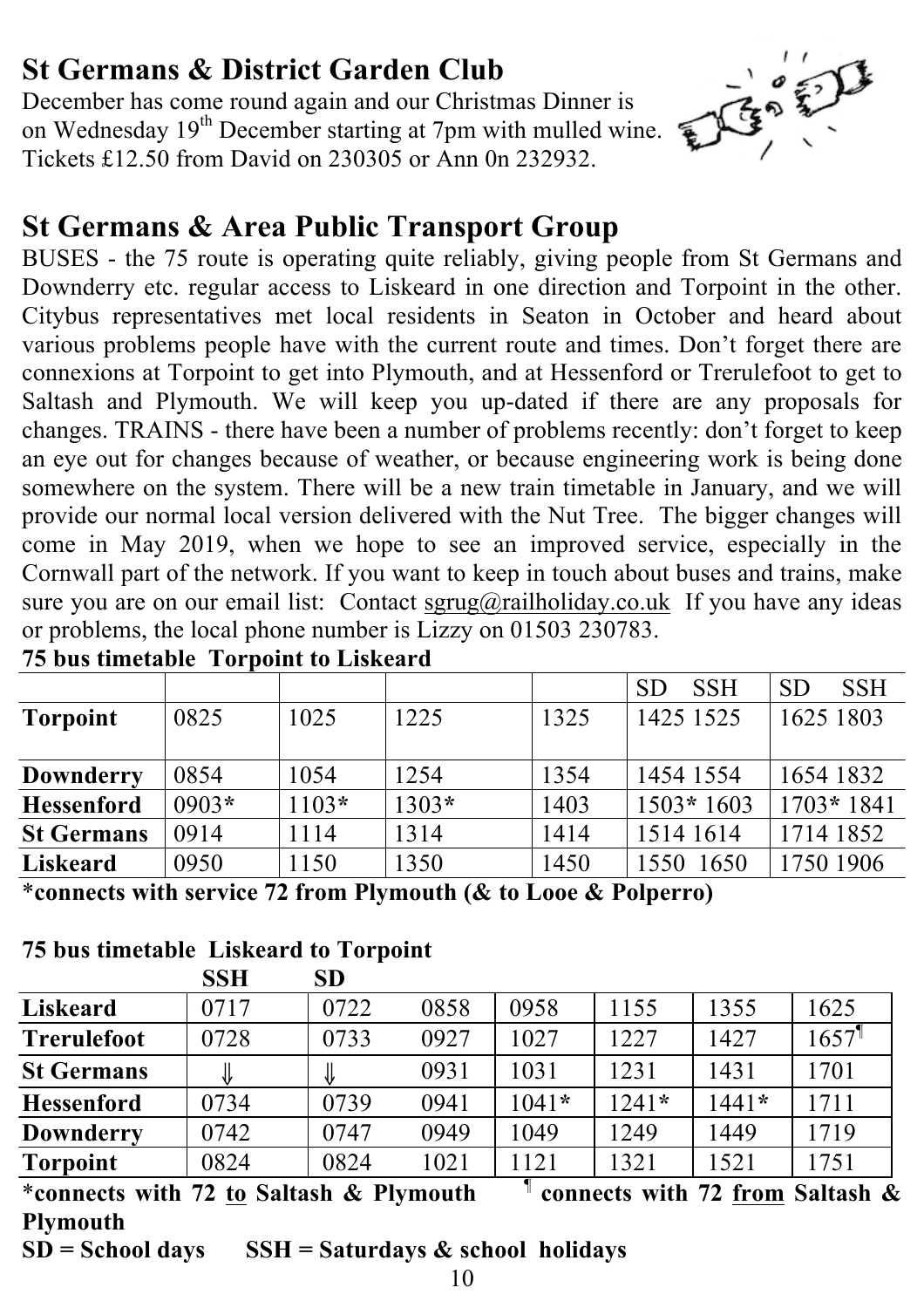

### **Downderry and District Community Bus**

|                                                                        |     |                                                                        |            | <b>STAY</b> | <b>SINGLE</b> | <b>RETURN</b> |  |  |  |
|------------------------------------------------------------------------|-----|------------------------------------------------------------------------|------------|-------------|---------------|---------------|--|--|--|
| Dec                                                                    |     |                                                                        |            |             |               |               |  |  |  |
| Saturday                                                               | 1   | Christmas Bazaar at the Village Hall, come and support us              |            |             |               |               |  |  |  |
| Monday                                                                 | 3   | Looe                                                                   | 11.30 am   | 4 Hours     | £1.50         | £2.00         |  |  |  |
| Tuesday                                                                | 4   | Plymouth                                                               | 9.30 am    | 4 Hours     | £2.40         | £3.40         |  |  |  |
| Thursday                                                               | 6   | Liskeard                                                               | 9.30 am    | 2 Hours     | £1.70         | £2.30         |  |  |  |
| Friday                                                                 | 7th | Tavistock Dickensian Evening, Depart 4.00pm                            |            | 3 hours     | £4.50         |               |  |  |  |
| Saturday                                                               | 8   | <b>Trago Mills</b>                                                     | 2.25 Hours | £2.70       | £2.90         |               |  |  |  |
| Tuesday                                                                | 11  | Plymouth                                                               | 9.30 am    | 4 Hours     | £2.40         | £3.40         |  |  |  |
| Wednesday                                                              | 12  | <b>TRURO Victorian Mkt</b>                                             | 4.00pm     | 3 Hours     | £4.50         | £5.50         |  |  |  |
| Thursday                                                               | 13  | Liskeard                                                               | 9.30 am    | 2 Hours     | £1.70         | £2.30         |  |  |  |
| Tuesday                                                                | 18  | Plymouth                                                               | 9.30 am    | 4 Hours     | £2.40         | £3.40         |  |  |  |
| Wednesday                                                              | 19  | <b>TRURO</b>                                                           | 9.30 am    | 4 Hours     | £4.10         | £5.50         |  |  |  |
| Thursday                                                               | 20  | Liskeard                                                               | 9.30 am    | 2 Hours     | £1.70         | £2.30         |  |  |  |
| Friday                                                                 | 21  | Coffee Morning+Mince Pies, with Hospice. 10.30-12.00pm, entrance £1.50 |            |             |               |               |  |  |  |
| Tuesday                                                                | 25  | Chrismas day                                                           | no service |             |               |               |  |  |  |
| Thursday                                                               | 27  | Liskeard                                                               | 9.30 am    | 2 Hours     | £1.70         | £2.30         |  |  |  |
| Jan                                                                    |     |                                                                        |            |             |               |               |  |  |  |
| Thursday                                                               | 3   | Liskeard                                                               | 9.30 am    | 2 Hours     | £1.70         | £2.30         |  |  |  |
| Monday                                                                 | 7   | Looe                                                                   | 11.30am    | 4 Hours     | £1.50         | £2.00         |  |  |  |
| Tuesday                                                                | 8   | Plymouth                                                               | 9.30 am    | 4 Hours     | £2.40         | £3.40         |  |  |  |
| Thursday                                                               | 10  | Liskeard                                                               | 9.30 am    | 2 Hours     | £1.70         | £2.30         |  |  |  |
| Saturday                                                               | 12  | <b>Trago Mills</b>                                                     | $2.00$ pm  | 2.25 Hours  | £2.70         | £2.90         |  |  |  |
| Tuesday                                                                | 15  | Plymouth                                                               | 9.30 am    | 4 Hours     | £2.40         | £3.40         |  |  |  |
| Wednesday                                                              | 16  | <b>TRURO</b>                                                           | 9.30 am    | 4 Hours     | £4.10         | £5.50         |  |  |  |
| Thursday                                                               | 17  | Liskeard                                                               | 9.30 am    | 2 Hours     | £1.70         | £2.30         |  |  |  |
| Friday                                                                 | 18  | Coffee Morning + 300 club, Village Hall, 10.30-12.00 noon £1.00        |            |             |               |               |  |  |  |
| Tuesday                                                                | 22  | Plymouth                                                               | 9.30 am    | 4 Hours     | £2.40         | £3.40         |  |  |  |
| Thursday                                                               | 24  | Liskeard                                                               | 9.30 am    | 2 Hours     | £1.70         | £2.30         |  |  |  |
| Friday                                                                 | 25  | Clarkes Village (sales)                                                | 9.30 am    | 4 Hours     | £14.00        |               |  |  |  |
| Tuesday                                                                | 29  | Plymouth                                                               | 9.30 am    | 4 Hours     | £2.40         | £3.40         |  |  |  |
| Thursday                                                               | 31  | Liskeard                                                               | 9.30 am    | 2 Hours     | £1.70         | £2.30         |  |  |  |
| TO BOOK SEATS TELEPHONE DOWNDERRY (01503) 250611 Mon-Fri 9.00am-5.00pm |     |                                                                        |            |             |               |               |  |  |  |
| Under 5's to be accompanied by a responsible adult.                    |     |                                                                        |            |             |               |               |  |  |  |

**Adieu** I shall be leaving the beautiful county of Cornwall which took a bit of my heart for the first time in 1968, (and has kept stealing little bits ever since), at the beginning of this month. I shall be returning to the land of my birth which has the rest of it with a heavy heart at leaving so many good friends but looking forward to the new challenges on the horizon. Coming to Hessenford in 2002 after 12 years away from Cornwall was like coming home and the love and kindness I have received from everyone in the village and the local area is beyond measure. So many of you have touched my life in so many different ways, but always in the best ways. In the book of my life, this chapter will always stand out. I am blessed to have known you all and send you all my love and wish you health and happiness, and don't forget those hugs!! We all need them! Love and Peace, Betsy